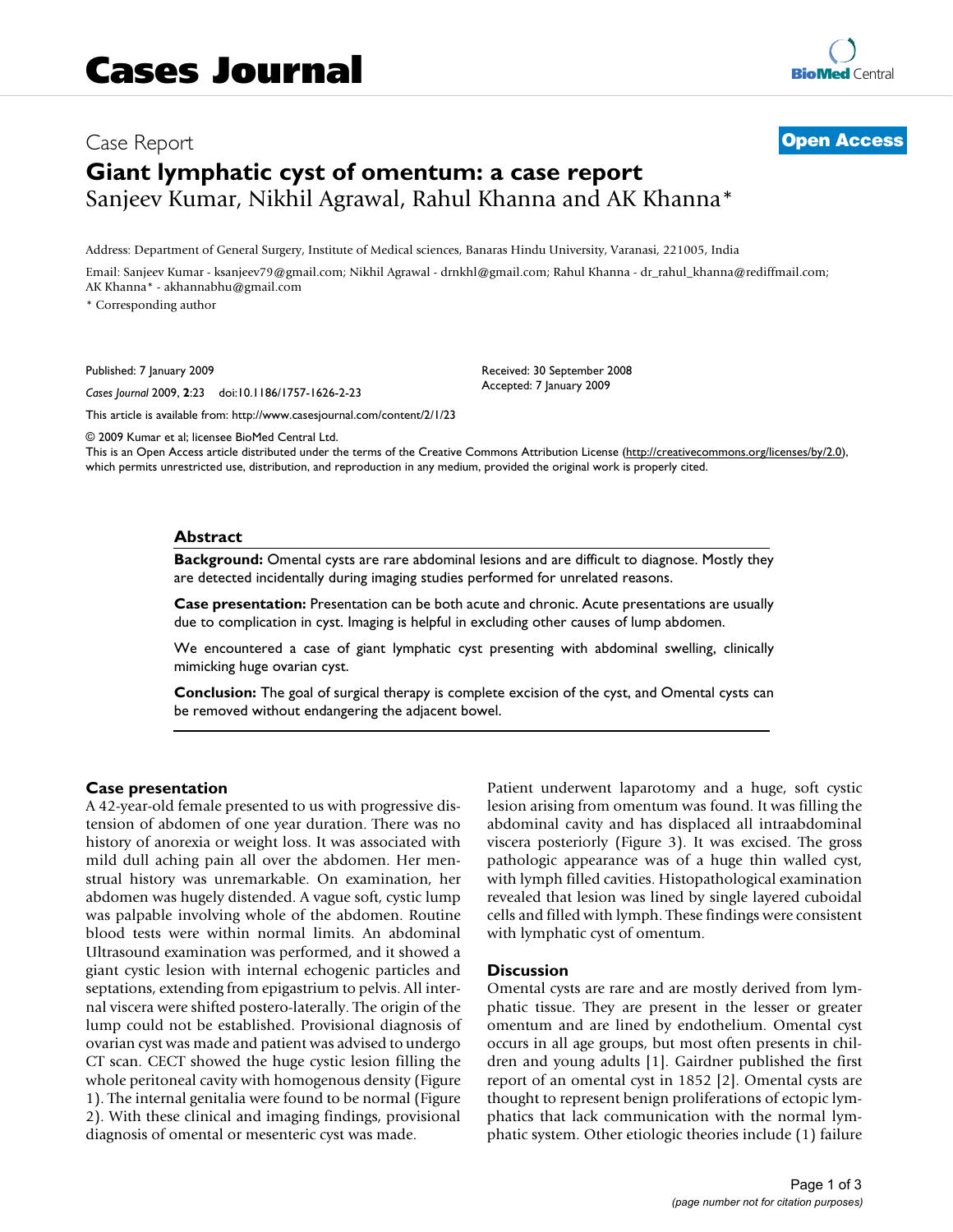

Figure 1 **CECT scan showing huge intra-peritoneal cyst**.

of the embryonic lymph channels to join the venous system, (2) failure of the leaves of the mesentery to fuse, (3) trauma, (4) neoplasm, and (5) degeneration of lymph nodes [3]. Omental cysts can be simple or multiple, unilocular or multilocular, and they may contain hemorrhagic, serous, chylous, or infected fluid. Omental cysts can be discovered as an incidental finding during laparotomy for another condition, or they can manifest as a chronic or acute abdomen. Chronic symptoms include progressive abdominal distension and pain. The mass may be huge, simulating ascites [4]. The most common mode of acute presentation is that of a small-bowel



**Figure 2 CECT showing normal internal genitalia of the patient**.



**Figure 3 Intraoperative photograph showing huge omental lymphatic cyst**.

obstruction, which may be associated with intestinal volvulus [5] or infarction, hemorrhage into the cyst, infection, rupture, cystic torsion, and obstruction of the urinary and biliary tract. The imaging modality of choice is abdominal ultrasonography. Ultrasound demonstrates fluid-filled cystic structure, commonly with thin internal septations and sometimes with internal echoes from debris, hemorrhage, or infection. These can be confused with large ovarian cysts in females. Abdominal computed tomography (CT) scanning adds little additional information, although it can reveal that the cyst is not arising from another organ such as the kidney, pancreas, or ovary. The goal of surgical therapy is complete excision of the cyst [4]. Omental cysts can be removed without endangering the adjacent bowel. Prognosis is excellent.

# **Consent**

Written informed consent was obtained from the patient for publication of this case report and accompanying images. A copy of the written consent is available for review by the Editor-in-Chief of this journal.

# **Competing interests**

The authors declare that they have no competing interests.

## **Authors' contributions**

AKK and RK: operating surgeons. NA: collected clinical details including photograph, summarized the case history and prepared first draft. SK: conducted a literature search and prepared final draft. All authors read and approved the final manuscript.

## **References**

1. Walkar AR, Putham TC: **[Omental, mesenteric and retroperito](http://www.ncbi.nlm.nih.gov/entrez/query.fcgi?cmd=Retrieve&db=PubMed&dopt=Abstract&list_uids=4717705)[neal cyst. A clinical study of 33 new cases.](http://www.ncbi.nlm.nih.gov/entrez/query.fcgi?cmd=Retrieve&db=PubMed&dopt=Abstract&list_uids=4717705)** *Ann Surg* 1973, **178:**13-19.